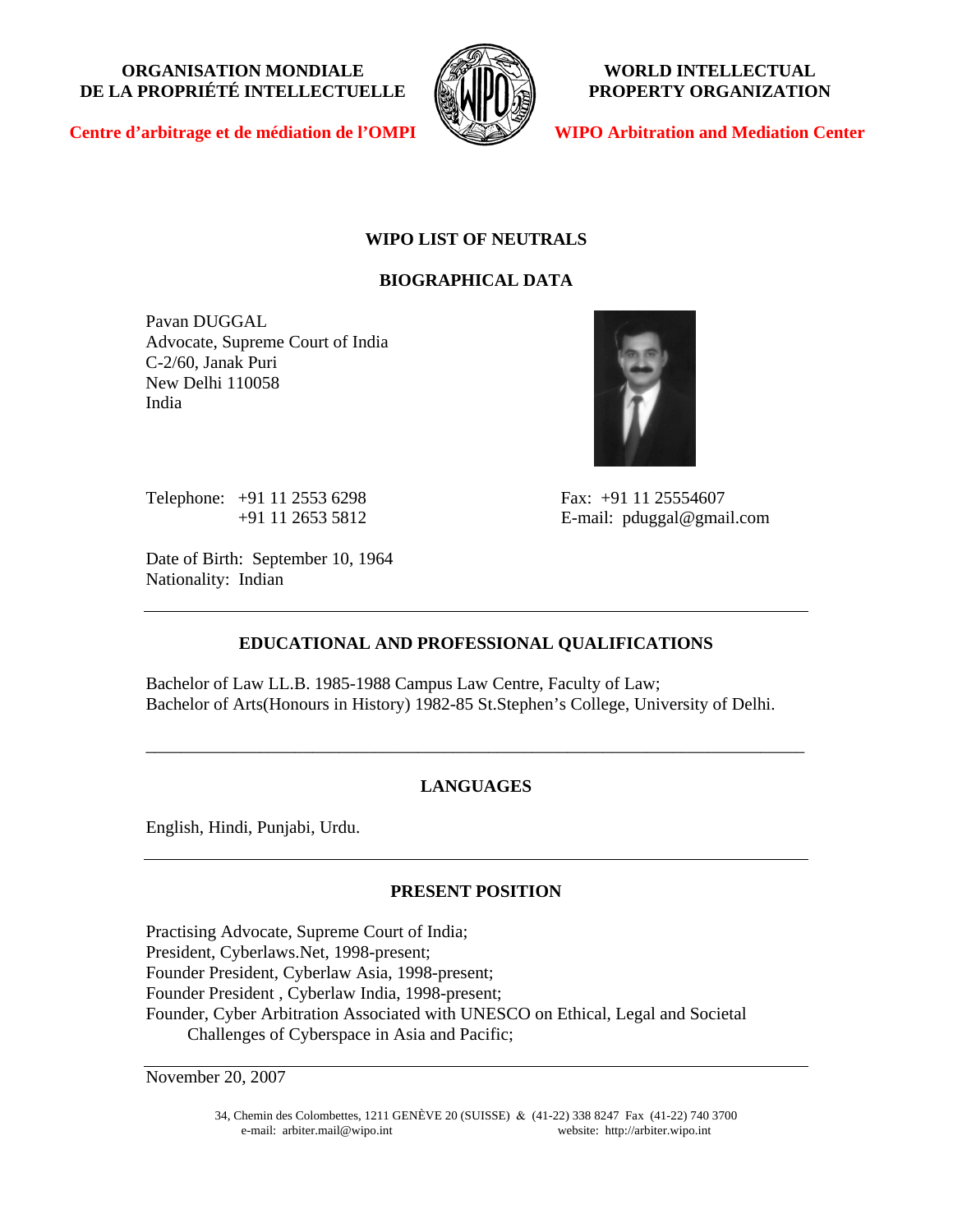Founder, Cyberlaw Association, Internet's first and pioneering association dedicated to Cyberlaw;

- Member, Discussion Forum for Legal Aspects on the implementation of the IT Act, 2000 constituted by the Controller of Certifying Authorities, Govt. of India.
- Associated with the Ministry of Information Technology, Govt. of India on legal issues relating to Cyberlaw and electronic governance.

Associated with the Centre for Development of Advance Computing (CDAC);

Secretary, The Global Standing Committee on Primary Prevention of Drug and Substance Abuse, 1999 till date

## **PROFESSIONAL EXPERIENCE BEFORE PRESENT POSITION**

Practiced as an Advocate and Legal Consultant.

## **MEMBERSHIP IN PROFESSIONAL BODIES**

Member:

Membership Advisory Committee of The Internet Corporation for Assigned Names and Numbers (ICANN); Membership Implementation Task Force (MITF) of ICANN; Supreme Court Bar Association; Delhi High Court Bar Association

## **AREAS OF SPECIALIZATION**

Cyberlaw.

#### **EXPERIENCE IN INTELLECTUAL PROPERTY**

Consultant and Advisor to various companies and other entities.

## **EXPERIENCE WITH RESPECT TO DOMAIN NAMES**

Handling Domain Name litigations and cases in India

#### **Author**

## **MAJOR PUBLICATIONS**

Cyberlaw In India Cyberlaw – The Indian Perspective (under print) Has written numerous articles on different issues of cyberlaw in various publications, local, national and international Regular contributor to columns and media.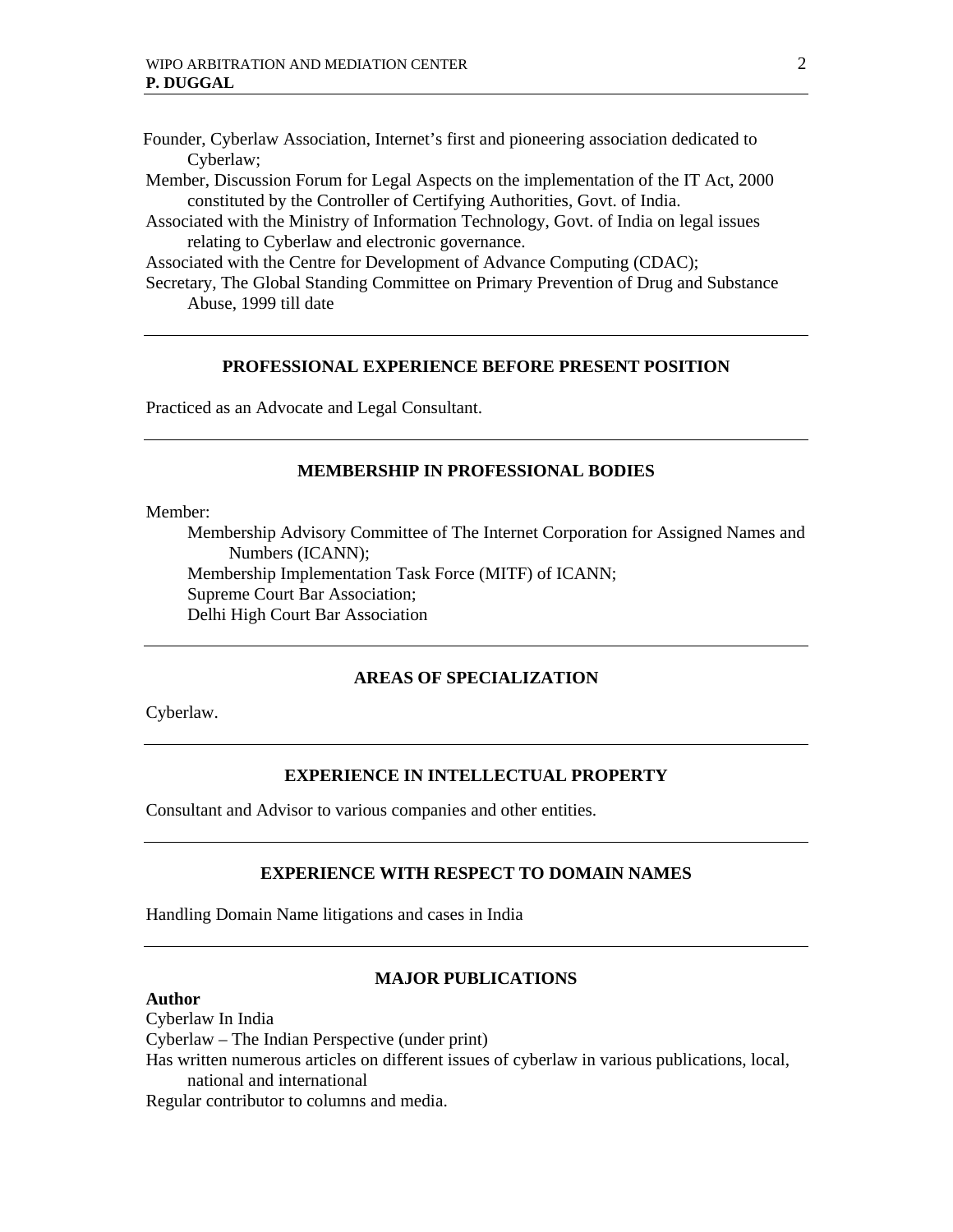Writing a regular Sunday, Cyberlaw column entitled "Brief Cases" published in The Economic Times. **Speaker**  Have been invited at various national and international conferences to speak on different issues of Cyberlaw. Speaker at India Internet World, 1998, 1999, 2000. Speaker at Apricot, Singapore 1999. Speaker at At Large Membership Committee meetings of The Internet Corporation for Assigned Names & Numbers (ICANN) held in Singapore 1999 and Berlin 1999. Visiting faculty on Cyberlaw at National Police Academy, Hyderabad. Visiting faculty at Indian Law Institute in its Cyberlaw course. Speaker at UNESCO's Second Asia & Pacific Regional meeting on Ethical, Legal and Societal Challenges of Cyberspace, Beijing, China, 2000. Speaker at the famed Engelberg Forum at Engelberg, Switzerland, 2001 Speaker at Second International Conference on Drug Abuse organized by the Colombo Plan in Bangkok, 1999. Speaker at UNDP meeting in Colombo, 1995. Speaker at The Third International Conference on Aids in Asia and the Pacific at Chiangmai, Thailand 1995; Have spoken extensively at various societies and organizations like Centre for Development of Advanced Computing, Pune, National Law School, Bangalore, Faculty of Law, University of Delhi, Delhi, I P University, Delhi, NASSCOM , Indo German Chambers of Commerce, Confederation of Indian Industries, All India Management Association and many others.

## **EXPERIENCE IN COURT LITIGATION**

Practising Advocate in The Supreme Court of India and Delhi High Court since 1988 Has handled various kinds of litigations including corporate, intellectual property rights, civil, matrimonial, cyberlaw and domain name disputes

## **EXPERIENCE IN ARBITRATION**

Has handled various arbitration matters in Court and outside.

Founder President , Cyber Arbitration, an online system of alternative dispute resolution Legal Consultant on matters relating to Arbitration.

Presently arguing an important matter involving Arbitration in the Hon'ble Supreme Court of India.